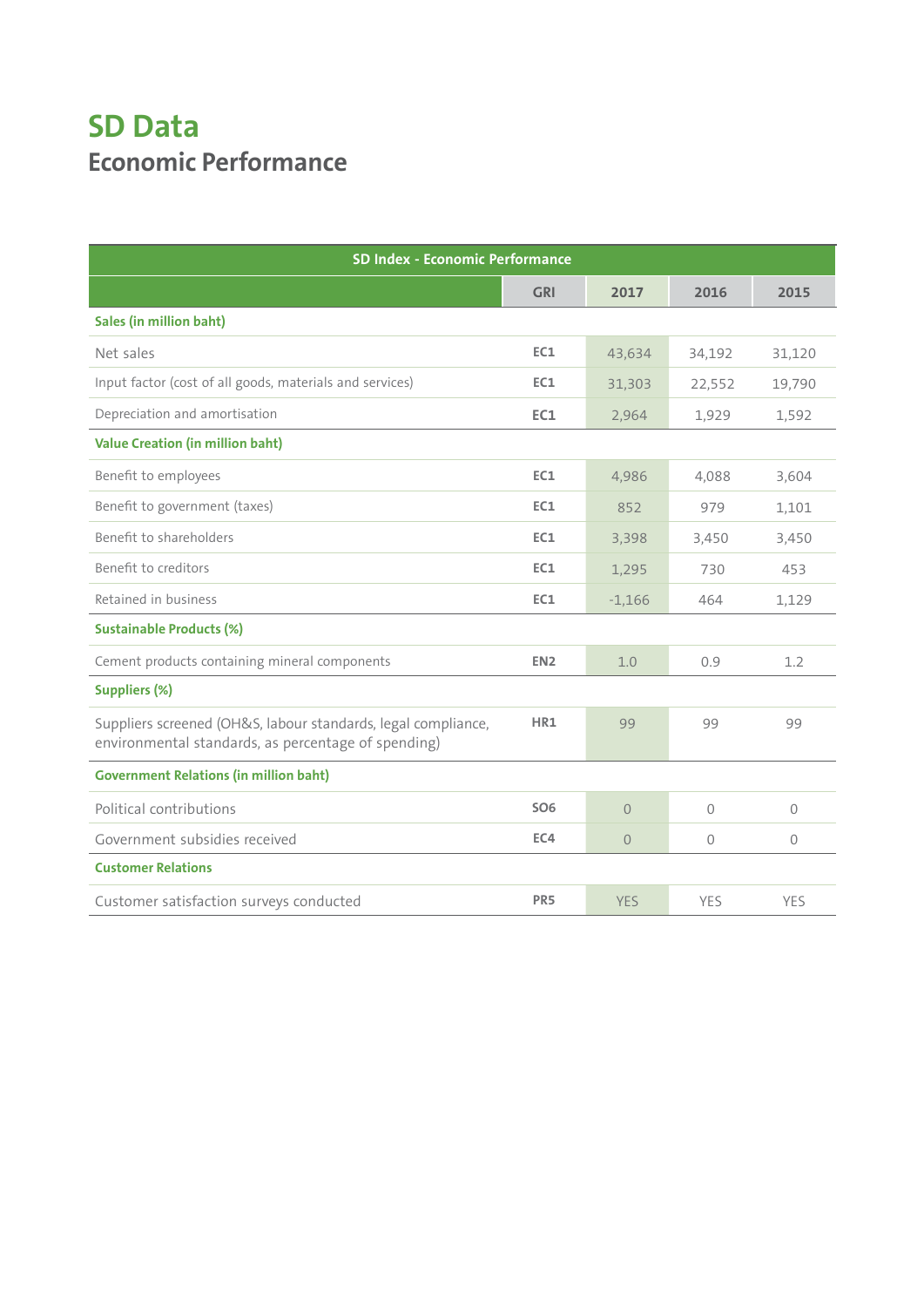## **SD Data Environmental Performance**

| <b>SD Index - Environmental Performance</b>                                                     |                 |                |                               |            |
|-------------------------------------------------------------------------------------------------|-----------------|----------------|-------------------------------|------------|
|                                                                                                 | <b>GRI</b>      | 2017           | 2016                          | 2015       |
| <b>Materials Used</b>                                                                           |                 |                |                               |            |
| Limestone (%)                                                                                   | EN1             | 80.6           | 80.6                          | 79.4       |
| Shale (%)                                                                                       | EN1             | 17.8           | 18.0                          | 16.9       |
| Additives (%)                                                                                   | EN1             | 0.6            | 0.5                           | 2.5        |
| Alternative raw materials (%)                                                                   | EN1             | 1.0            | 0.9                           | 1.2        |
| <b>Environmental Investments and Compliance</b>                                                 |                 |                |                               |            |
| Environmental investment (million baht)                                                         | <b>EN30</b>     | 43.8           | 80.2                          | 111.5      |
| Provisions for site restoration (million baht)                                                  | <b>EN13</b>     | 59.1           | 57.7                          | 54.9       |
| Non-compliance cases                                                                            | <b>EN28</b>     | $\overline{0}$ | 0                             | $\theta$   |
| Associated fines and penalties (million baht)                                                   | <b>EN28</b>     | $\mathbf 0$    | $\mathbf 0$                   | $\sqrt{0}$ |
| <b>Energy</b>                                                                                   |                 |                |                               |            |
| Fuel consumption (MJ/ton clinker)                                                               | EN <sub>3</sub> | 3,083.4        | 3,114.9                       | 3,120.1    |
| Electricity consumption (kWh/ton cement)                                                        | EN <sub>3</sub> | 94.16          | 96.59                         | 95.96      |
| Alternative fuel thermal substitution rate (%)                                                  |                 | 5.51           | 6.91                          | 10.0       |
| CO <sub>2</sub> Emissions                                                                       |                 |                |                               |            |
| Net CO <sub>2</sub> Emissions (kg CO <sub>2</sub> /ton cementitius material)                    | <b>EN16</b>     | 721.7          | 717.0                         | 699.1      |
| Clinker factor (%)                                                                              |                 | 83.8           | 84.0                          | 83.6       |
| <b>Other Atmospheric Emissions</b>                                                              |                 |                |                               |            |
| NOx (grams/ton cementitious material)                                                           | <b>EN20</b>     | 596.1          | 717.9                         | 979.5      |
| SO <sub>,</sub> (grams/ton cementitious material)                                               | <b>EN20</b>     | 51.2           | 62.2                          | 55.7       |
| Dust (grams/ton cementitous material)                                                           | <b>EN20</b>     | 40.9           | 44.9                          | 37.2       |
| Water                                                                                           |                 |                |                               |            |
| Water withdrawn from wells and rainwater collected for cement<br>production (m <sup>3</sup> )   | EN8             | 3,259,487      | 2,815,657 2,887,780           |            |
| Water withdrawn from wells and rainwater collected for waste<br>heat recovery (m <sup>3</sup> ) | EN8             |                | 1,469,612 1,453,406 1,295,386 |            |
| Water recycled or reused (%)                                                                    | <b>EN10</b>     | 85             | 81                            | 84         |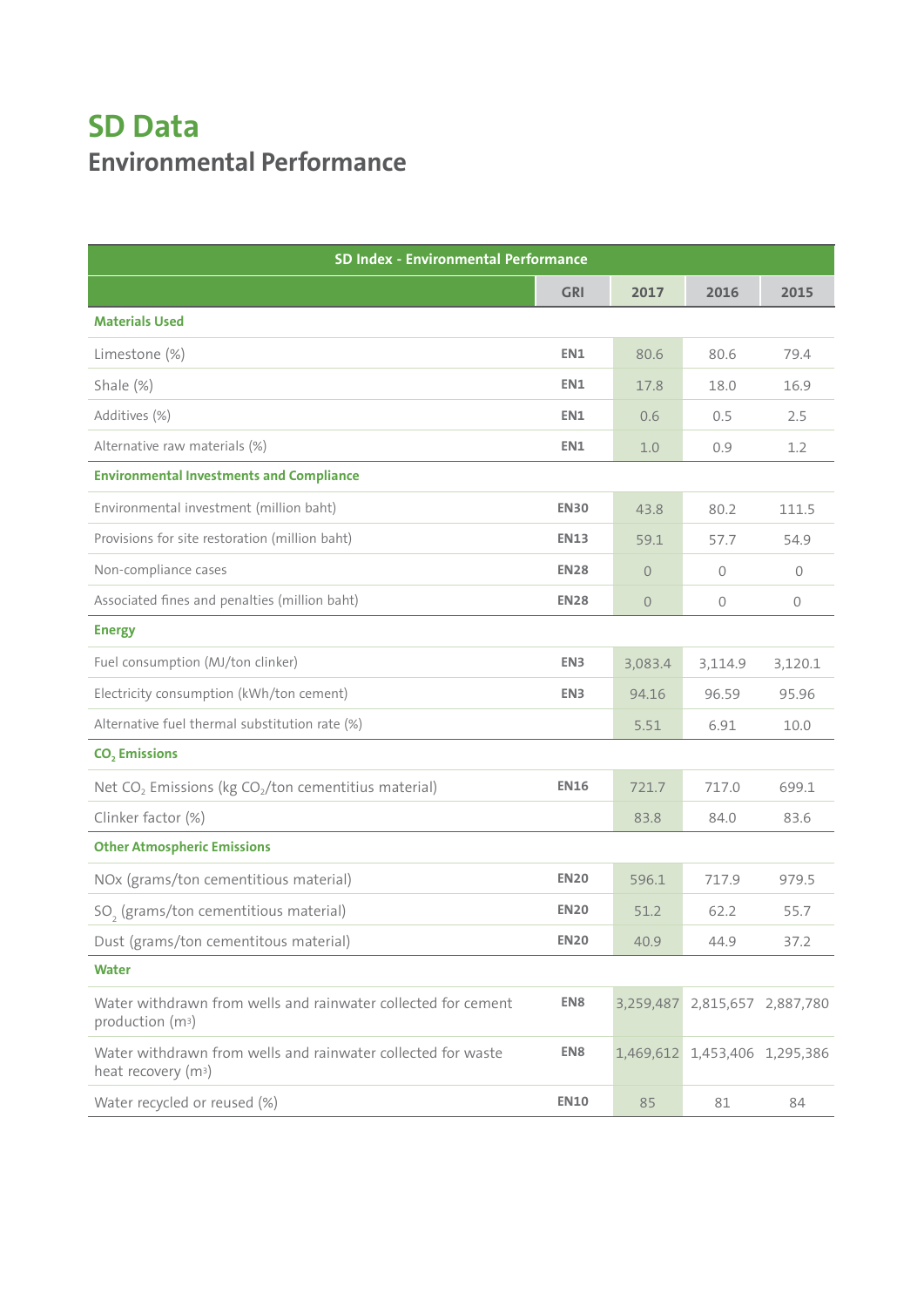## **SD Data Social Performance**

| <b>SD Index - Social Performance</b>                                                 |                 |                |           |                |  |
|--------------------------------------------------------------------------------------|-----------------|----------------|-----------|----------------|--|
|                                                                                      | <b>GRI</b>      | 2017           | 2016      | 2015           |  |
| <b>Employee Practices</b>                                                            |                 |                |           |                |  |
| <b>Number of employees</b>                                                           | LA1             | 3,579          | 3,961     | 3,823          |  |
| Proportion of employees by level (%)                                                 | LA1             |                |           |                |  |
| • Top & senior management                                                            |                 | $\overline{4}$ | 3         | 3              |  |
| · Middle level management                                                            |                 | 41             | 40        | 38             |  |
| • Other employees                                                                    |                 | 56             | 56        | 59             |  |
| Portion of female employees by level (%)                                             | <b>LA12</b>     |                |           |                |  |
| • Top & senior management                                                            |                 | 22             | 20        | 22             |  |
| · Middle level management                                                            |                 | 37             | 37        | 36             |  |
| • Other employees                                                                    |                 | 9              | 11        | 11             |  |
| Ratio of female to male salary                                                       | LA13            |                |           |                |  |
| • Top & senior management                                                            |                 | 0.91           | 0.89      | 0.84           |  |
| · Middle level management                                                            |                 | 0.92           | 0.96      | 0.96           |  |
| • Other employees                                                                    |                 | 0.94           | 0.87      | 0.86           |  |
| <b>Portion of local employees (%)</b>                                                | <b>LA12</b>     | 99.64          | 99.75     | 99.95          |  |
| Employee turnover (%)                                                                | LA <sub>1</sub> | 14.28          | 5.81      | 7.38           |  |
| Employee satisfaction survey conducted                                               |                 | <b>NO</b>      | <b>NO</b> | YES            |  |
| <b>Training</b>                                                                      |                 |                |           |                |  |
| Average hours of training per employee                                               | LA <sub>9</sub> | 32.08          | 49.52     | 49.02          |  |
| <b>Occupational Health and Safety</b>                                                |                 |                |           |                |  |
| Number of fatalites (employees, contractors and third-party)                         | LA6             | $\overline{0}$ | 1         | $\overline{2}$ |  |
| Lost time injury frequency rate (employees and contractors per<br>million man-hours) | LA6             | 0.31           | 0.21      | 0.27           |  |
| <b>Community Involvement</b>                                                         |                 |                |           |                |  |
| Donations, CSR and Community Spending (million baht)                                 | EC1             | 18.4           | 36.8      | 36.2           |  |
| <b>Stakeholder Engagement</b>                                                        |                 |                |           |                |  |
| Needs assessments                                                                    | SO <sub>1</sub> | <b>YES</b>     | YES       | YES            |  |
| Stakeholder Engagement in CSR planning                                               | SO <sub>1</sub> | <b>YES</b>     | YES       | <b>YES</b>     |  |
| Stakeholder dialogues                                                                | <b>SO1</b>      | <b>YES</b>     | YES       | YES            |  |
| Community advisory panels                                                            | <b>SO1</b>      | <b>YES</b>     | YES       | YES            |  |